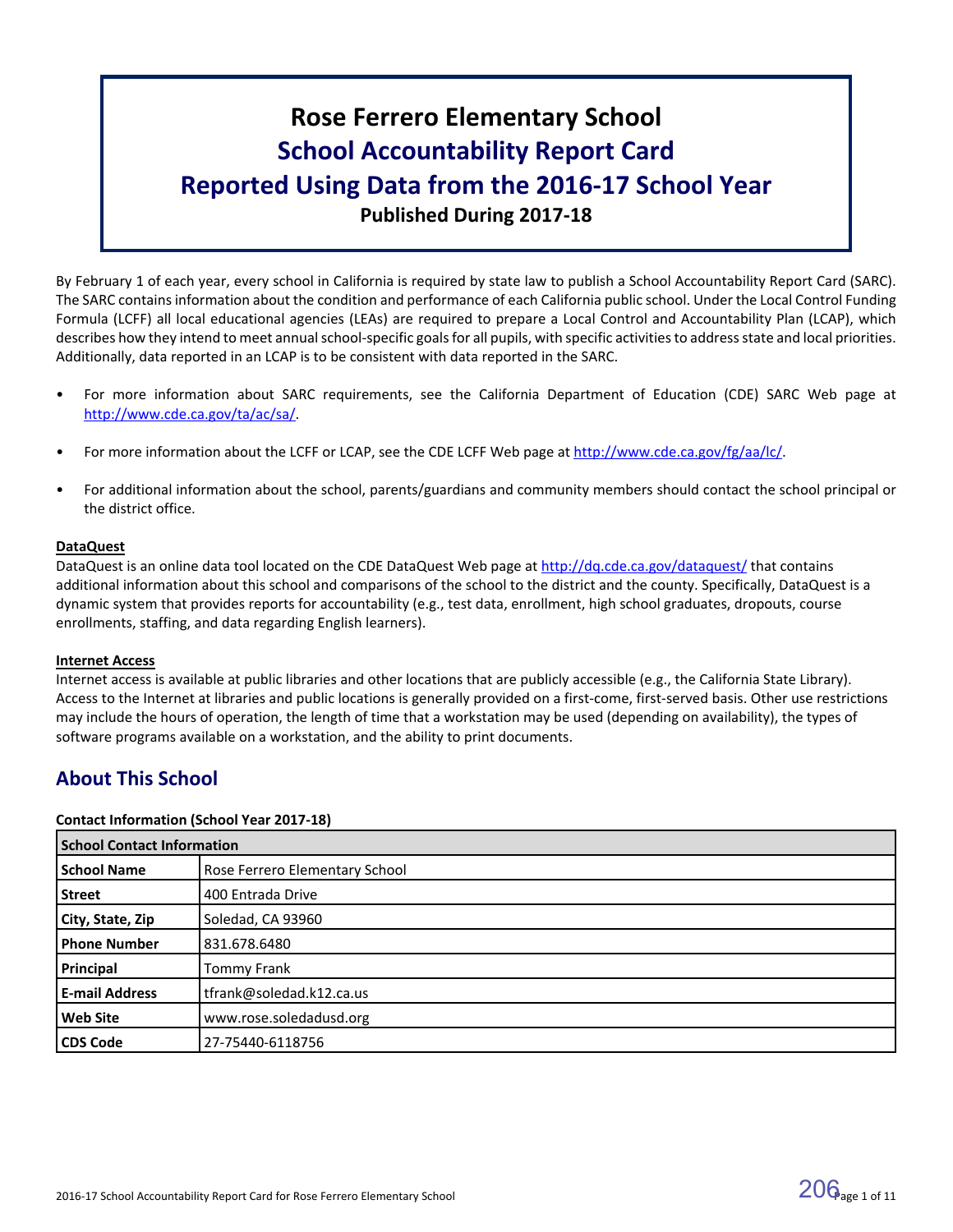| <b>District Contact Information</b> |                                 |  |  |
|-------------------------------------|---------------------------------|--|--|
| <b>District Name</b>                | Soledad Unified School District |  |  |
| l Phone Number                      | 831.678.3987                    |  |  |
| <b>Superintendent</b>               | Timothy J. Vanoli               |  |  |
| <b>E-mail Address</b>               | l tvanoli@soledad.k12.ca.us     |  |  |
| l Web Site                          | www.soledadusd.org              |  |  |

#### **School Description and Mission Statement (School Year 2017-18)**

Vision for Rose Ferrero Elementary School: School of Excellence, we will provide a safe environment where all students can and will achieve academic success and develop into citizens who contribute positively to our global community.

Rose Ferrero Elementary School will achieve this vision by:

\* implementing Common Core State Standards with a focus on English Language Arts and Math;

\* focusing on Systematic Quality Instruction, including: increasing text complexity leading high-level, text based discussions; focusing on process, not just content; creating assignments for real audiences and with real purpose; and teaching argument, not persuasion;

\* assessing students using benchmark assessments (CPAA K-2, and NWEA/MAP 3-6) to determine progress on CCSS;

\* using Positive Behavioral Interventions & Supports (PBIS) to provide a safe, nurturing, creative and inspiring learning environment. \* following district instructional leadership.

#### **Student Enrollment by Grade Level (School Year 2016-17)**

| Grade<br>Level          | <b>Number of</b><br><b>Students</b> |
|-------------------------|-------------------------------------|
| Kindergarten            | 85                                  |
| Grade 1                 | 50                                  |
| Grade 2                 | 68                                  |
| Grade 3                 | 73                                  |
| Grade 4                 | 88                                  |
| Grade 5                 | 86                                  |
| Grade 6                 | 80                                  |
| <b>Total Enrollment</b> | 530                                 |

#### **Student Enrollment by Group (School Year 2016-17)**

| <b>Student</b><br>Group                | <b>Percent of</b><br><b>Total Enrollment</b> |
|----------------------------------------|----------------------------------------------|
| <b>Black or African American</b>       | 0.6                                          |
| American Indian or Alaska Native       | 0.4                                          |
| Asian                                  | 0.6                                          |
| <b>Filipino</b>                        | 0.8                                          |
| <b>Hispanic or Latino</b>              | 95.5                                         |
| Native Hawaiian or Pacific Islander    | 0.2                                          |
| White                                  | 2.1                                          |
| <b>Two or More Races</b>               | $\Omega$                                     |
| <b>Socioeconomically Disadvantaged</b> | 94.9                                         |
| <b>English Learners</b>                | 51.5                                         |
| <b>Students with Disabilities</b>      | 10.9                                         |
| <b>Foster Youth</b>                    | 0.8                                          |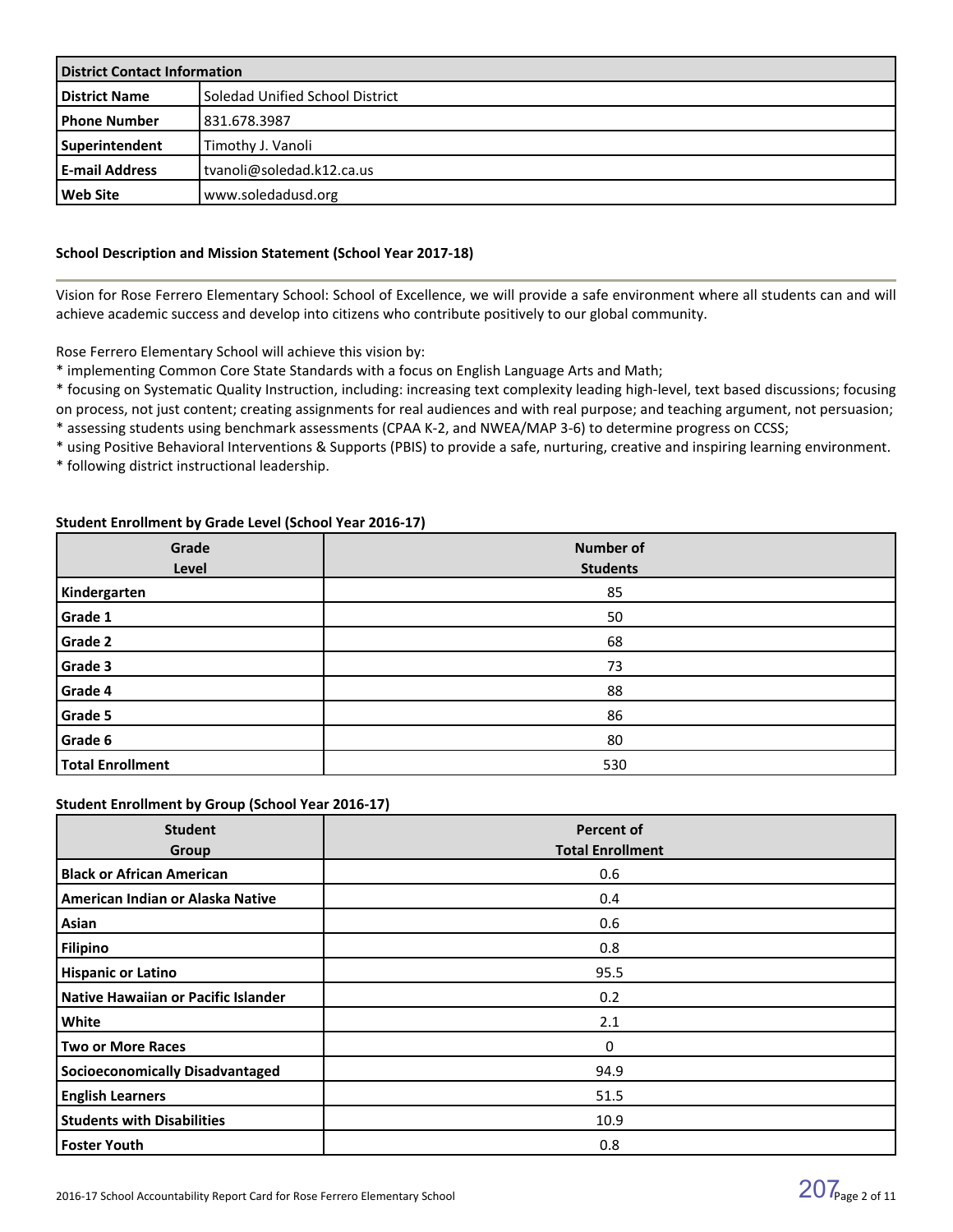# **A. Conditions of Learning**

### **State Priority: Basic**

The SARC provides the following information relevant to the State priority: Basic (Priority 1):

- Degree to which teachers are appropriately assigned and fully credentialed in the subject area and for the pupils they are teaching;
- Pupils have access to standards-aligned instructional materials; and
- School facilities are maintained in good repair.

#### **Teacher Credentials**

|                                                                    |         | <b>District</b> |         |         |
|--------------------------------------------------------------------|---------|-----------------|---------|---------|
| <b>Teachers</b>                                                    | 2015-16 | 2016-17         | 2017-18 | 2017-18 |
| With Full Credential                                               | 23      | 21              | 20      | 198     |
| Without Full Credential                                            |         |                 |         | 15      |
| Teaching Outside Subject Area of Competence (with full credential) |         |                 |         |         |

#### **Teacher Misassignments and Vacant Teacher Positions**

| <b>Indicator</b>                               | 2015-16 | 2016-17 | 2017-18 |
|------------------------------------------------|---------|---------|---------|
| Misassignments of Teachers of English Learners |         |         |         |
| Total Teacher Misassignments *                 |         |         |         |
| l Vacant Teacher Positions                     |         |         |         |

Note: "Misassignments" refers to the number of positions filled by teachers who lack legal authorization to teach that grade level, subject area, student group, etc.

\* Total Teacher Misassignments includes the number of Misassignments of Teachers of English Learners.

#### **Quality, Currency, Availability of Textbooks and Instructional Materials (School Year 2017-18)**

#### **Year and month in which data were collected:** June 2016

Every student has a textbook that is in good condition and consistent with the content and cycles of the curriculum frameworks adopted by the State Board of Education.

| <b>Subject</b>               | <b>Textbooks and Instructional Materials/</b><br><b>Year of Adoption</b>                                                                                                                                                                                                                                                                                                                                                                                                                                                                                                                                                                                     | <b>From</b><br><b>Most Recent</b><br><b>Adoption?</b> | <b>Percent of Students</b><br><b>Lacking Own</b><br><b>Assigned Copy</b> |
|------------------------------|--------------------------------------------------------------------------------------------------------------------------------------------------------------------------------------------------------------------------------------------------------------------------------------------------------------------------------------------------------------------------------------------------------------------------------------------------------------------------------------------------------------------------------------------------------------------------------------------------------------------------------------------------------------|-------------------------------------------------------|--------------------------------------------------------------------------|
| <b>Reading/Language Arts</b> | 2016 - Houghton Mifflin Harcourt California<br>Journeys Edition with ELD for grades K-5 in English.<br>6th Grade has Houghton Mifflin Harcourt California<br>Collections with ELD in English. ELA Intervention is<br>Sopris West Language! Fourth Edition for Grades 4-6<br>in English and 2017-Houghton Mifflin Hartcourt<br>READ 180 CA Universal ELA/ELD for Grades 4-6. A<br>textbook inventory was conducted in June 2017. All<br>students are provided a textbook or instructional<br>material as determined by the verification of<br>classroom instructional material inventory surveys.<br>All textbooks are state-adopted and standards-<br>based. | Yes.                                                  | 0%                                                                       |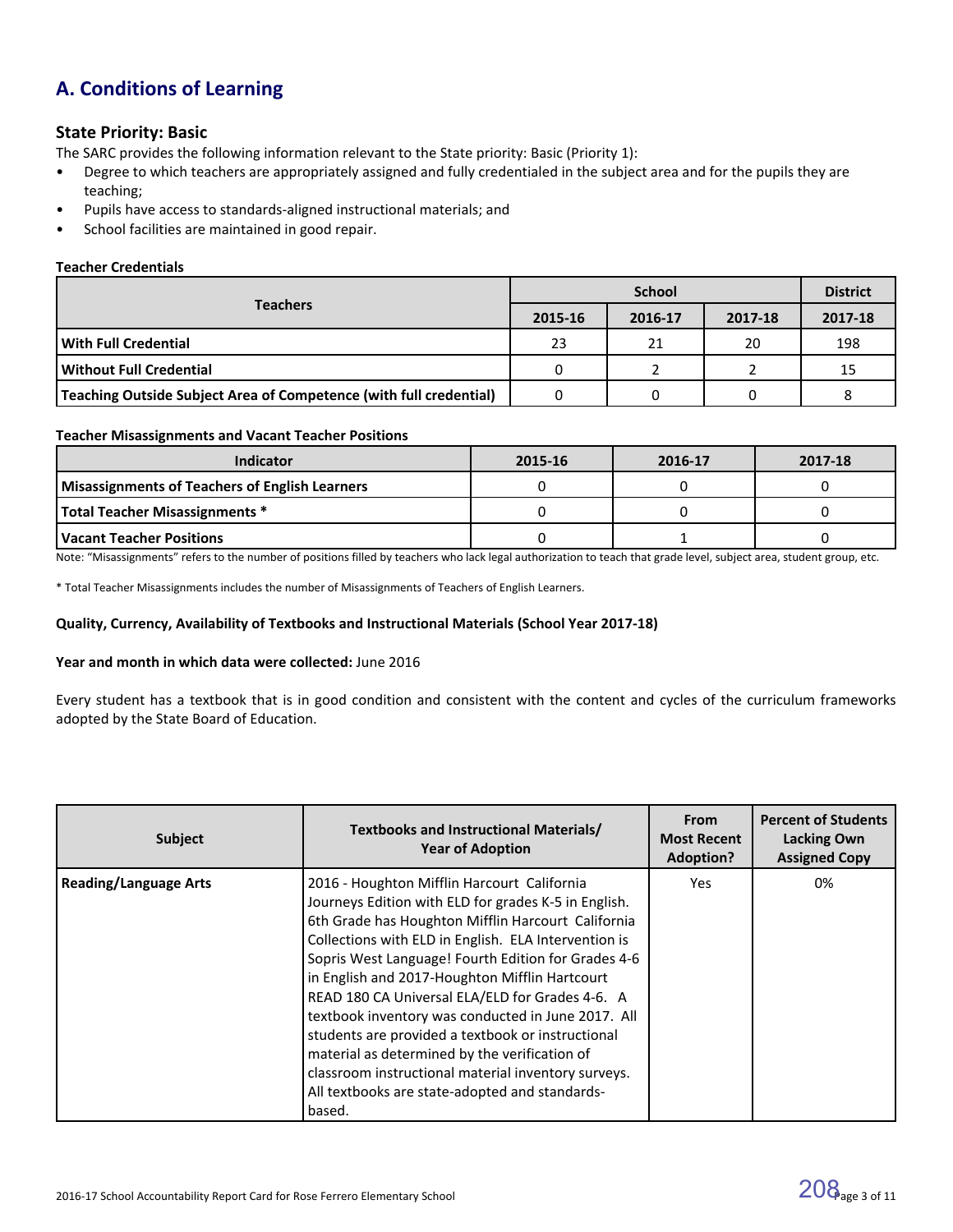| <b>Subject</b>                                         | Textbooks and Instructional Materials/<br><b>Year of Adoption</b>                                                                                                                                                                                                                                                                                                                                                                                                                     | From<br><b>Most Recent</b><br><b>Adoption?</b> | <b>Percent of Students</b><br><b>Lacking Own</b><br><b>Assigned Copy</b> |
|--------------------------------------------------------|---------------------------------------------------------------------------------------------------------------------------------------------------------------------------------------------------------------------------------------------------------------------------------------------------------------------------------------------------------------------------------------------------------------------------------------------------------------------------------------|------------------------------------------------|--------------------------------------------------------------------------|
| <b>Mathematics</b>                                     | 2015 - Houghton Mifflin California Go Math (grades<br>K-5 in English). 2016- 6th Grade has Houghton<br>Mifflin California Go Math Middle School Edition.<br>New Common Core Standards aligned. Adoption also<br>has a Technology component called Think Central. A<br>textbook inventory was conducted in June 2017. All<br>students are provided a textbook or instructional<br>material as determined by the verification of<br>classroom instructional material inventory surveys. | Yes                                            | 0%                                                                       |
| <b>Science</b>                                         | 2009 - Houghton Mifflin California Math Edition for<br>grades K-6 in English. Houghton Mifflin Technology,<br>Destination Math for intervention for grades 4-6 in<br>English. A textbook inventory was conducted in June<br>2017. All students are provided a textbook or<br>instructional material as determined by the<br>verification of classroom instructional material<br>inventory surveys. All textbooks are state-adopted<br>and standards-based.                            | Yes                                            | 0%                                                                       |
| <b>History-Social Science</b>                          | 2006 - McMillian/McGraw-Hill California Vistas for<br>grades K-5 in English. 6th grade is McDougal Littell<br>World History: Ancient Civilizations in English. A<br>textbook inventory was conducted in June 2017. All<br>students are provided a textbook or instructional<br>material as determined by the verification of<br>classroom instructional material inventory surveys.<br>All textbooks are state-adopted and standards-<br>based.                                       | Yes                                            | 0%                                                                       |
| <b>Foreign Language</b>                                | <b>NA</b>                                                                                                                                                                                                                                                                                                                                                                                                                                                                             |                                                | N/A                                                                      |
| Health                                                 | <b>NA</b>                                                                                                                                                                                                                                                                                                                                                                                                                                                                             |                                                | N/A                                                                      |
| <b>Science Laboratory Equipment</b><br>$(grades 9-12)$ | <b>NA</b>                                                                                                                                                                                                                                                                                                                                                                                                                                                                             |                                                | N/A                                                                      |

#### **School Facility Conditions and Planned Improvements (Most Recent Year)**

Rose Ferrero is a beautiful, fully landscaped school with twenty-six classrooms, two computer labs, a two thousand square foot library, a multi-use room fully equipped with a stage and prop room, two conference rooms, a counselor's office and a librarian's office, plus 2 portables. The playground is equipped with three handball walls, five basketball courts, swings, six tetherball stations, climb on equipment with slides, hanging bars, a soccer field, and a kick ball field. Rose Ferrero Elementary School's facilities are colorful and clean such that our students and staff take pride in their school. All restrooms are in working order. The campus is secured during the school day and is accessible only by first going through the front office.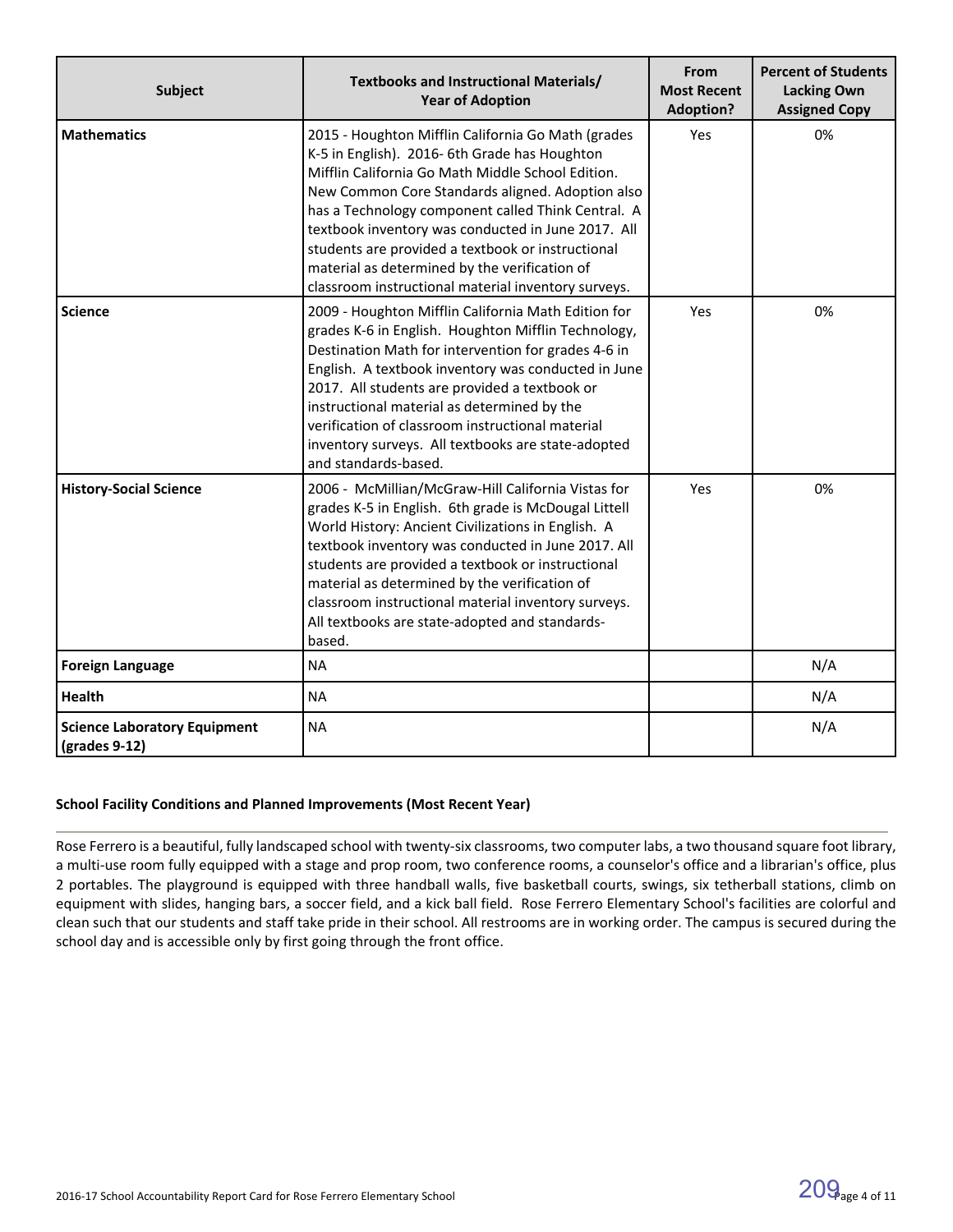#### **School Facility Good Repair Status (Most Recent Year)**

Using the **most recently collected** FIT data (or equivalent), provide the following:

- Determination of repair status for systems listed
- Description of any needed maintenance to ensure good repair
- The year and month in which the data were collected
- The overall rating

| <b>School Facility Good Repair Status (Most Recent Year)</b><br>Year and month of the most recent FIT report: 04/17/2017 |                      |      |      |                                |  |  |  |
|--------------------------------------------------------------------------------------------------------------------------|----------------------|------|------|--------------------------------|--|--|--|
|                                                                                                                          | <b>Repair Status</b> |      |      | <b>Repair Needed and</b>       |  |  |  |
| <b>System Inspected</b>                                                                                                  | Good                 | Fair | Poor | <b>Action Taken or Planned</b> |  |  |  |
| Systems: Gas Leaks, Mechanical/HVAC,<br>Sewer                                                                            | х                    |      |      | No deficiencies                |  |  |  |
| <b>Interior: Interior Surfaces</b>                                                                                       |                      | X    |      | No deficiencies                |  |  |  |
| <b>Cleanliness: Overall Cleanliness, Pest/</b><br>Vermin Infestation                                                     | x                    |      |      | No deficiencies                |  |  |  |
| <b>Electrical: Electrical</b>                                                                                            | x                    |      |      | No deficiencies                |  |  |  |
| Restrooms/Fountains: Restrooms, Sinks/<br><b>Fountains</b>                                                               | x                    |      |      | No deficiencies                |  |  |  |
| Safety: Fire Safety, Hazardous Materials                                                                                 | x                    |      |      | No deficiencies                |  |  |  |
| <b>Structural: Structural Damage, Roofs</b>                                                                              | x                    |      |      | No deficiencies                |  |  |  |
| External: Playground/School Grounds,<br>Windows/Doors/Gates/Fences                                                       | x                    |      |      | No deficiencies                |  |  |  |

#### **Overall Facility Rating (Most Recent Year)**

| Year and month of the most recent FIT report: 04/17/2017 |           |      |      |      |  |  |
|----------------------------------------------------------|-----------|------|------|------|--|--|
|                                                          | Exemplary | Good | Fair | Poor |  |  |
| <b>Overall Rating</b>                                    |           |      |      |      |  |  |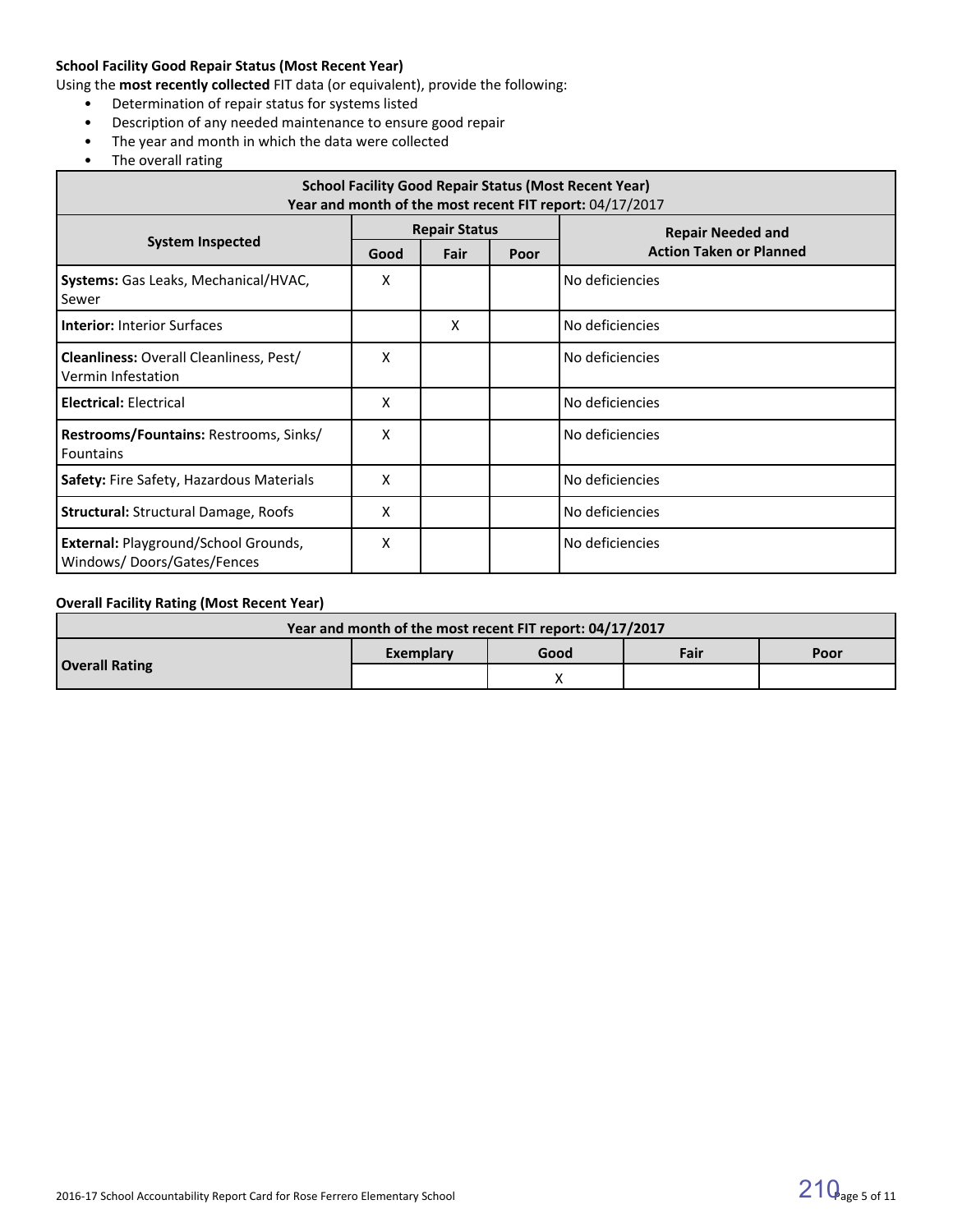# **B. Pupil Outcomes**

### **State Priority: Pupil Achievement**

The SARC provides the following information relevant to the State priority: Pupil Achievement (Priority 4):

- **Statewide assessments** (i.e., California Assessment of Student Performance and Progress [CAASPP] System, which includes the Smarter Balanced Summative Assessments for students in the general education population and the California Alternate Assessments [CAAs] for English language arts/literacy [ELA] and mathematics given in grades three through eight and grade eleven. Only eligible students may participate in the administration of the CAAs. CAAs items are aligned with alternate achievement standards, which are linked with the Common Core State Standards [CCSS] for students with the most significant cognitive disabilities); and
- The percentage of students who have successfully completed courses that satisfy the requirements for entrance to the University of California and the California State University, or career technical education sequences or programs of study.

#### **CAASPP Test Results in English Language Arts/Literacy (ELA) and Mathematics for All Students Grades Three through Eight and Grade Eleven**

|                                                                            | Percent of Students Meeting or Exceeding the State Standards<br>$\left(\text{grades }3-8\right)$ and 11) |         |                 |         |              |         |
|----------------------------------------------------------------------------|----------------------------------------------------------------------------------------------------------|---------|-----------------|---------|--------------|---------|
| Subject                                                                    | <b>School</b>                                                                                            |         | <b>District</b> |         | <b>State</b> |         |
|                                                                            | 2015-16                                                                                                  | 2016-17 | 2015-16         | 2016-17 | 2015-16      | 2016-17 |
| <b>English Language Arts/Literacy</b><br>$\frac{1}{2}$ (grades 3-8 and 11) | 34                                                                                                       | 32      | 32              | 32      | 48           | 48      |
| <b>Mathematics</b><br>$\sqrt{(grades 3-8 and 11)}$                         | 21                                                                                                       | 19      | 20              | 18      | 36           | 37      |

Note: Percentages are not calculated when the number of students tested is ten or less, either because the number of students in this category is too small for statistical accuracy or to protect student privacy.

# **CAASPP Test Results in ELA by Student Group**

**Grades Three through Eight and Grade Eleven (School Year 2016-17)**

| <b>Student Group</b>                                 | <b>Total</b><br><b>Enrollment</b>     | <b>Number</b><br><b>Tested</b> | Percent<br><b>Tested</b>              | Percent<br><b>Met or Exceeded</b>     |
|------------------------------------------------------|---------------------------------------|--------------------------------|---------------------------------------|---------------------------------------|
| <b>All Students</b>                                  | 329                                   | 317                            | 96.35                                 | 31.55                                 |
| <b>Male</b>                                          | 160                                   | 154                            | 96.25                                 | 31.17                                 |
| Female                                               | 169                                   | 163                            | 96.45                                 | 31.9                                  |
| <b>Black or African American</b>                     | $\qquad \qquad -$                     | $-$                            | --                                    | --                                    |
| American Indian or Alaska Native                     | $\hspace{0.05cm}$ – $\hspace{0.05cm}$ | $-\!$ $\!-$                    | $\hspace{0.05cm}$ – $\hspace{0.05cm}$ | --                                    |
| Asian                                                | --                                    | $\qquad \qquad -$              | --                                    | --                                    |
| <b>Filipino</b>                                      | --                                    | $\qquad \qquad -$              | --                                    |                                       |
| <b>Hispanic or Latino</b>                            | 315                                   | 304                            | 96.51                                 | 30.59                                 |
| <b>Native Hawaiian or Pacific Islander</b>           | --                                    | $-$                            | --                                    |                                       |
| White                                                | --                                    | --                             | --                                    |                                       |
| <b>Socioeconomically Disadvantaged</b>               | 316                                   | 304                            | 96.2                                  | 29.93                                 |
| <b>English Learners</b>                              | 192                                   | 182                            | 94.79                                 | 20.88                                 |
| <b>Students with Disabilities</b>                    | 60                                    | 59                             | 98.33                                 | 6.78                                  |
| <b>Students Receiving Migrant Education Services</b> | 12                                    | 7                              | 58.33                                 | 14.29                                 |
| <b>Foster Youth</b>                                  | $\hspace{0.05cm}$ – $\hspace{0.05cm}$ | $\qquad \qquad -$              | $\qquad \qquad -$                     | $\hspace{0.05cm}$ – $\hspace{0.05cm}$ |

Note: ELA test results include the Smarter Balanced Summative Assessment and the CAA. The "Percent Met or Exceeded" is calculated by taking the total number of students who met or exceeded the standard on the Smarter Balanced Summative Assessment plus the total number of students who met the standard (i.e., achieved Level 3–Alternate) on the CAAs divided by the total number of students who participated in both assessments.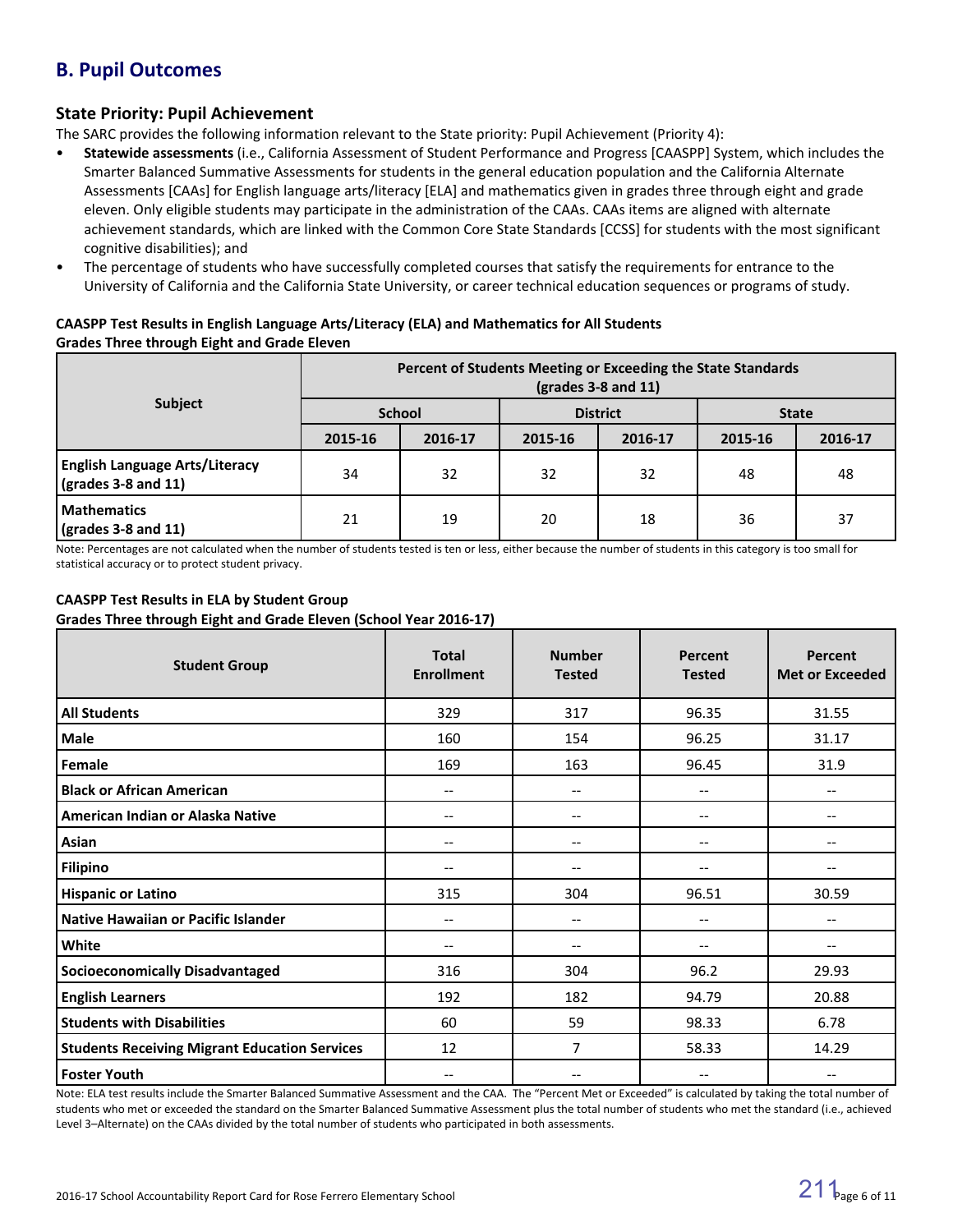Note: Double dashes (--) appear in the table when the number of students is ten or less, either because the number of students in this category is too small for statistical accuracy or to protect student privacy.

Note: The number of students tested includes all students who participated in the test whether they received a score or not; however, the number of students tested is not the number that was used to calculate the achievement level percentages. The achievement level percentages are calculated using only students who received scores.

| ee  evg = g a e =   ,e  =<br><b>Student Group</b>    | <b>Total</b><br><b>Enrollment</b> | <b>Number</b><br><b>Tested</b> | Percent<br><b>Tested</b> | Percent<br><b>Met or Exceeded</b> |
|------------------------------------------------------|-----------------------------------|--------------------------------|--------------------------|-----------------------------------|
| <b>All Students</b>                                  | 330                               | 317                            | 96.06                    | 18.61                             |
| <b>Male</b>                                          | 161                               | 154                            | 95.65                    | 20.78                             |
| Female                                               | 169                               | 163                            | 96.45                    | 16.56                             |
| <b>Black or African American</b>                     | --                                | $-$                            | --                       |                                   |
| American Indian or Alaska Native                     | --                                | $\overline{\phantom{m}}$       | --                       | --                                |
| Asian                                                |                                   | $\qquad \qquad -$              | --                       |                                   |
| <b>Filipino</b>                                      |                                   |                                |                          |                                   |
| <b>Hispanic or Latino</b>                            | 316                               | 304                            | 96.2                     | 17.76                             |
| Native Hawaiian or Pacific Islander                  | --                                | $\qquad \qquad -$              | --                       |                                   |
| White                                                | --                                | $-\!$ $\!-$                    | --                       | --                                |
| <b>Socioeconomically Disadvantaged</b>               | 317                               | 304                            | 95.9                     | 17.11                             |
| <b>English Learners</b>                              | 193                               | 182                            | 94.3                     | 8.79                              |
| <b>Students with Disabilities</b>                    | 60                                | 59                             | 98.33                    | 1.69                              |
| <b>Students Receiving Migrant Education Services</b> | 12                                | 7                              | 58.33                    | 14.29                             |
| <b>Foster Youth</b>                                  | --                                | $-$                            | --                       |                                   |

#### **CAASPP Test Results in Mathematics by Student Group Grades Three through Eight and Grade Eleven (School Year 2016-17)**

Note: Mathematics test results include the Smarter Balanced Summative Assessment and the CAA. The "Percent Met or Exceeded" is calculated by taking the total number of students who met or exceeded the standard on the Smarter Balanced Summative Assessment plus the total number of students who met the standard (i.e., achieved Level 3–Alternate) on the CAAs divided by the total number of students who participated in both assessments.

Note: Double dashes (--) appear in the table when the number of students is ten or less, either because the number of students in this category is too small for statistical accuracy or to protect student privacy.

Note: The number of students tested includes all students who participated in the test whether they received a score or not; however, the number of students tested is not the number that was used to calculate the achievement level percentages. The achievement level percentages are calculated using only students who received scores.

#### **CAASPP Test Results in Science for All Students**

#### **Grades Five, Eight, and Ten**

|                               | Percent of Students Scoring at Proficient or Advanced |               |         |                 |              |         |  |  |  |
|-------------------------------|-------------------------------------------------------|---------------|---------|-----------------|--------------|---------|--|--|--|
| <b>Subject</b>                |                                                       | <b>School</b> |         | <b>District</b> | <b>State</b> |         |  |  |  |
|                               | 2014-15                                               | 2015-16       | 2014-15 | 2015-16         | 2014-15      | 2015-16 |  |  |  |
| Science (grades 5, 8, and 10) | 24                                                    | 33            | 41      | 32              | 60           | 56      |  |  |  |

Note: Science test results include California Standards Tests (CSTs), California Modified Assessment (CMA), and California Alternate Performance Assessment (CAPA) in grades five, eight, and ten.

Note: Scores are not shown when the number of students tested is ten or less, either because the number of students in this category is too small for statistical accuracy or to protect student privacy.

Note: The 2016-17 data are not available. The California Department of Education is developing a new science assessment based on the Next Generation Science Standards for California Public Schools (CA NGSS). The new California Science Test (CAST) was piloted in spring 2017. The CST and CMA for Science will no longer be administered.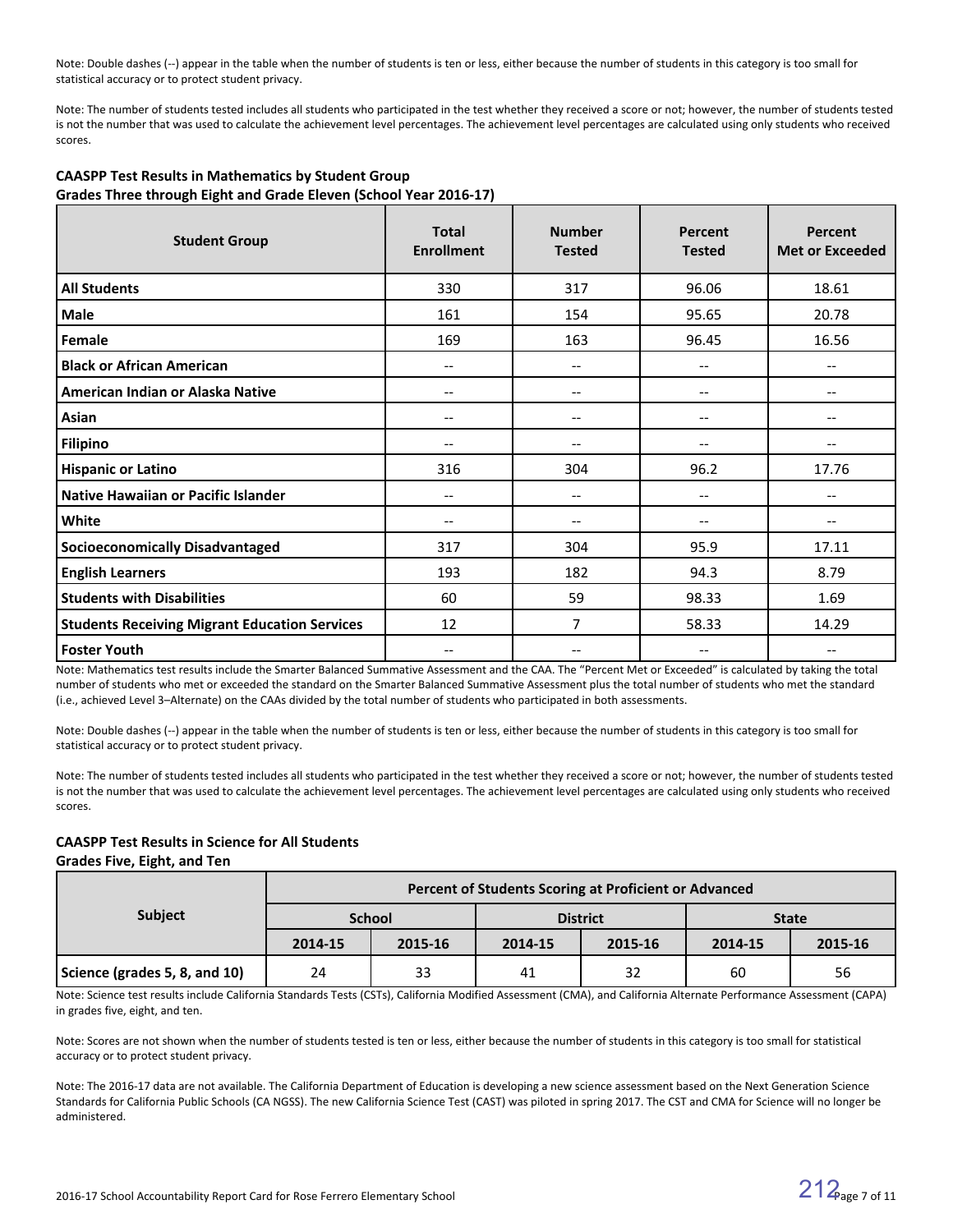### **State Priority: Other Pupil Outcomes**

The SARC provides the following information relevant to the State priority: Other Pupil Outcomes (Priority 8):

Pupil outcomes in the subject areas of physical education.

#### **California Physical Fitness Test Results (School Year 2016-17)**

| Grade | <b>Percent of Students Meeting Fitness Standards</b> |                              |                             |  |  |  |
|-------|------------------------------------------------------|------------------------------|-----------------------------|--|--|--|
| Level | <b>Four of Six Standards</b>                         | <b>Five of Six Standards</b> | <b>Six of Six Standards</b> |  |  |  |
|       | 26.2                                                 | 11.9                         | 15.5                        |  |  |  |

Note: Percentages are not calculated when the number of students tested is ten or less, either because the number of students in this category is too small for statistical accuracy or to protect student privacy.

## **C. Engagement**

### **State Priority: Parental Involvement**

The SARC provides the following information relevant to the State priority: Parental Involvement (Priority 3):

• Efforts the school district makes to seek parent input in making decisions for the school district and each schoolsite.

#### **Opportunities for Parental Involvement (School Year 2017-18)**

Parents have many opportunities for involvement in the school. They include but are not limited to the following:

School Site Council: SSC includes faculty, parents, staff, and principal who meet regularly to create and/or revise the School Plan for Student Achievement; This is done with the input and assistance from all stakeholders and groups. During the writing or revising of the SPSA, the Council reviews data, programs, schedules, professional development, policies, and implementation of the current plan. English Learner Advisory Committee: ELAC includes parents of English learners, community members, and staff; This committee meets to advise the administration on services provided to students learning English; a second language. This committee also reviews the SPSA and offers advice regarding the plan to the School Site Council.

"Back To School" Night & TITLE I MEETING: Parents are invited to visit their child's class to learn about the standards and curriculum that will be taught throughout the year. Parents are given a copy of their child's fall assessment results and are informed about the many ways they can help their child to meet grade level benchmarks.

Parent-Teacher Conferences: Conferences are held twice a year. At conferences parents have the opportunity to meet with each of their child's teachers to review grades and collaborate together as a team how they can best help the child meet grade level standards. Student Success Team: SST meetings are held to provide an opportunity for information gathering and intervention for students who are at-risk. Parents, students, respective teachers, counseling and administrative staff come together to review each case individually and form an action plan for student success.

Individual Education Planning: IEPs are held on behalf of Special Education Students to review current performance and set new learning goals. In addition to parents: the student, their teacher, their Special Education service provider, and an administrator attend each meeting.

Family Literacy & Math Nights: (Literacy) Parents are invited to into classrooms to hear about the latest in regards to the importance that literacy plays in their children's lives. In addition, parents are given strategies regarding how they can help their children discover a love of reading. (Math) Parents are invited to discover the new strategies in mathematics instruction as well as tips they can use at home to assist their children in seeing that math is a creative and beautiful subject.

Parent Volunteers are invited to volunteer their help and expertise by working in their child's classroom, the office, library, cafeteria, and/or computer lab. Volunteers are appreciated every day and are recognized once a year at a special event held in their honor and attended by all Rose Ferrero Staff.

Parent Education: These topics may include, but are not limited to the following: - gang awareness - parenting classes - health and nutrition - educational support.

Migrant PAC: Parents of Migrant students are invited to attend a district parent meeting once a month where they learn about the services available to Migrant students. Parents also give input about the Migrant Program and ways to best serve our Migrant students. Award and Recognition Assemblies: Parents are invited to attend all student recognition assemblies throughout the year. Several students from each class are recognized for a variety of academic & social accomplishments.

"Open House": Towards the end of the school-year, parents are invited to an "open-house," in which teachers open their classrooms so that parents of all students can visit any of the classrooms to see what the students have been working on throughout the year, and especially the end-of-year projects.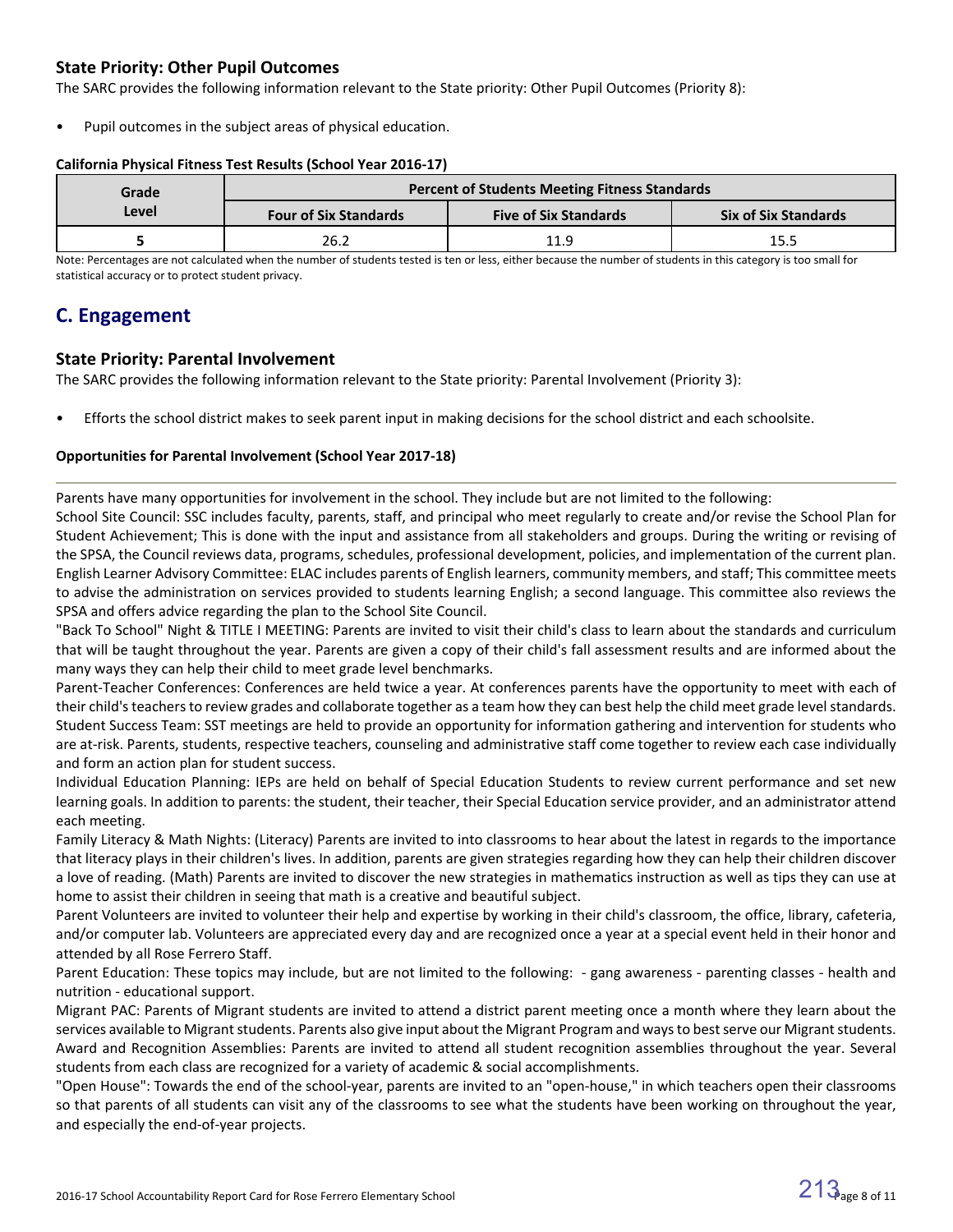Information about any of our parent activities and trainings are provided in a WEEKLY Bobcat Bulletin that has news and parent education, provided every Tuesday in English and Spanish..

### **State Priority: School Climate**

The SARC provides the following information relevant to the State priority: School Climate (Priority 6):

- Pupil suspension rates;
- Pupil expulsion rates; and
- Other local measures on the sense of safety.

#### **Suspensions and Expulsions**

|                   | <b>School</b> |         |         | <b>District</b> |         |         | <b>State</b> |         |         |
|-------------------|---------------|---------|---------|-----------------|---------|---------|--------------|---------|---------|
| Rate              | 2014-15       | 2015-16 | 2016-17 | 2014-15         | 2015-16 | 2016-17 | 2014-15      | 2015-16 | 2016-17 |
| l Suspensions     | 1.1           | 1.4     | 2.1     | 3.2             | 3.9     | 4.3     | 3.8          | 3.7     | 3.6     |
| <b>Expulsions</b> | 0.0           | 0.0     | 0.0     | 0.0             | 0.0     | 0.0     | 0.1          | 0.1     | 0.1     |

#### **School Safety Plan (School Year 2017-18)**

The Rose Ferrero Elementary School's Comprehensive School Safety Plan is reviewed and annually updated under the direction of our School Site Council. The components of our plan include: Status of School Crime, Child Abuse Reporting, Crisis Response, Emergency Preparedness, Suspension and Expulsion, Dangerous Pupil Policy, Sexual Harassment Policy, Dress Code, Safe Ingress/Egress, Safe and Orderly Environment, School Discipline, Suspicious Parcels, and the County Terrorism Matrix. The plan meets or exceeds all of the requirements of Senate Bill 187. This plan is reviewed annually with all staff and on-going safety awareness is of the highest priority. We survey our parents and students annually in order to be aware of safety concerns. The most recent Comprehensive Safety Plan was approved by the School Site Council on Nov. 8, 2016. Furthermore, our Board of Trustees reviews and approves our Comprehensive School Safety Plan annually. The current plan was approved by the Board of Trustees on October 11, 2017.

### **D. Other SARC Information**

The information in this section is required to be in the SARC but is not included in the state priorities for LCFF.

#### **Federal Intervention Program (School Year 2017-18)**

| <b>Indicator</b>                                          | <b>School</b> | <b>District</b> |
|-----------------------------------------------------------|---------------|-----------------|
| <b>Program Improvement Status</b>                         | Not in PI     | $In$ PI         |
| <b>First Year of Program Improvement</b>                  |               | 2007-2008       |
| Year in Program Improvement*                              |               | Year 3          |
| <b>Number of Schools Currently in Program Improvement</b> | N/A           |                 |
| Percent of Schools Currently in Program Improvement       | N/A           | 62.5            |

Note: Cells with N/A values do not require data.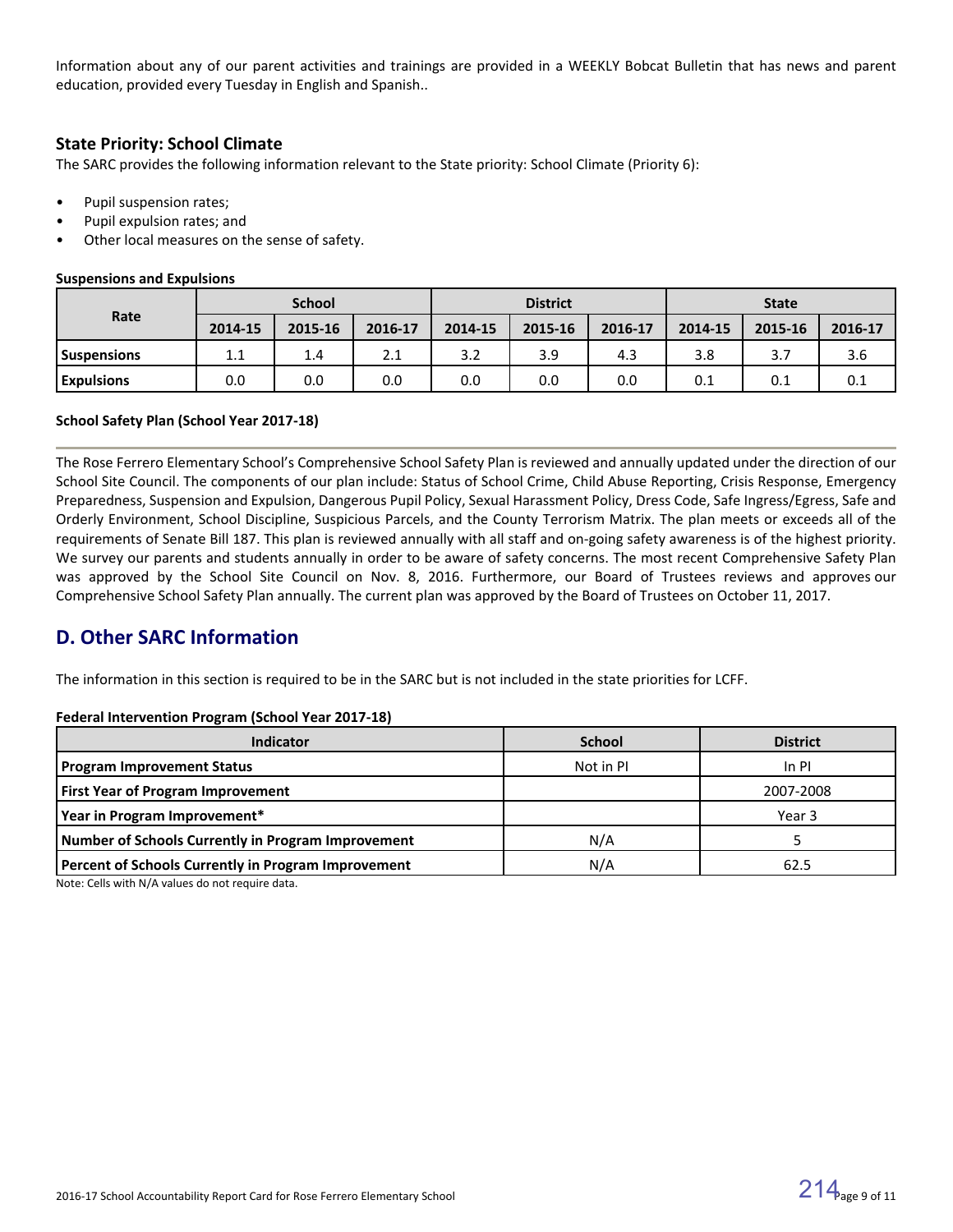#### **Average Class Size and Class Size Distribution (Elementary)**

|                         |                             | 2015-16<br>2014-15<br>2016-17 |                          |       |                             |          |                          |       |                             |                |                          |       |
|-------------------------|-----------------------------|-------------------------------|--------------------------|-------|-----------------------------|----------|--------------------------|-------|-----------------------------|----------------|--------------------------|-------|
| Grade                   | Avg.                        |                               | <b>Number of Classes</b> |       | Avg.                        |          | <b>Number of Classes</b> |       | Avg.                        |                | <b>Number of Classes</b> |       |
| Level                   | <b>Class</b><br><b>Size</b> | $1 - 20$                      | $21 - 32$                | $33+$ | <b>Class</b><br><b>Size</b> | $1 - 20$ | $21 - 32$                | $33+$ | <b>Class</b><br><b>Size</b> | $1 - 20$       | $21 - 32$                | $33+$ |
| K                       | 24                          |                               | 4                        |       | 23                          | 1        | 3                        |       | 21                          | $\overline{2}$ | $\overline{2}$           |       |
| 1                       | 20                          | $\overline{2}$                | $\overline{2}$           |       | 24                          |          | 2                        |       | 25                          |                | 2                        |       |
| $\overline{2}$          | 24                          |                               | 3                        |       | 24                          |          | 3                        |       | 23                          |                | 3                        |       |
| $\overline{\mathbf{3}}$ | 25                          |                               | 3                        |       | 24                          |          | 3                        |       | 24                          |                | 3                        |       |
| 4                       | 28                          |                               | 3                        |       | 26                          |          | 3                        |       | 29                          |                | 3                        |       |
| 5                       | 26                          |                               | 3                        |       | 26                          |          | 3                        |       | 29                          |                | 3                        |       |
| 6                       | 30                          |                               | 2                        |       | 27                          |          | 3                        |       | 20                          | 1              | 3                        |       |

Number of classes indicates how many classes fall into each size category (a range of total students per class).

#### **Academic Counselors and Other Support Staff (School Year 2016-17)**

| <b>Title</b>                                               | <b>Number of FTE</b><br><b>Assigned to School</b> | <b>Average Number of Students per</b><br><b>Academic Counselor</b> |
|------------------------------------------------------------|---------------------------------------------------|--------------------------------------------------------------------|
| <b>Academic Counselor</b>                                  | 0                                                 | N/A                                                                |
| <b>Counselor (Social/Behavioral or Career Development)</b> |                                                   | N/A                                                                |
| Library Media Teacher (Librarian)                          | 0                                                 | N/A                                                                |
| Library Media Services Staff (Paraprofessional)            |                                                   | N/A                                                                |
| Psychologist                                               | .50                                               | N/A                                                                |
| <b>Social Worker</b>                                       | $\Omega$                                          | N/A                                                                |
| <b>Nurse</b>                                               | .125                                              | N/A                                                                |
| <b>Speech/Language/Hearing Specialist</b>                  |                                                   | N/A                                                                |
| <b>Resource Specialist</b>                                 |                                                   | N/A                                                                |
| <b>Other</b>                                               |                                                   | N/A                                                                |

Note: Cells with N/A values do not require data.

\*One Full Time Equivalent (FTE) equals one staff member working full time; one FTE could also represent two staff members who each work 50 percent of full time.

#### **Expenditures per Pupil and School Site Teacher Salaries (Fiscal Year 2015-16)**

|                                                     | <b>Expenditures Per Pupil</b> | Average                            |                               |                                 |  |
|-----------------------------------------------------|-------------------------------|------------------------------------|-------------------------------|---------------------------------|--|
| Level                                               | <b>Total</b>                  | Supplemental/<br><b>Restricted</b> | Basic/<br><b>Unrestricted</b> | <b>Teacher</b><br><b>Salary</b> |  |
| <b>School Site</b>                                  | \$6,154.00                    | \$433.00                           | \$5,721.00                    | \$65,000                        |  |
| <b>District</b>                                     | N/A                           | N/A                                | \$10,495.00                   | \$67,532                        |  |
| <b>Percent Difference: School Site and District</b> | N/A                           | N/A                                | $-45.5$                       | $-3.7$                          |  |
| <b>State</b>                                        | N/A                           | N/A                                | \$6,574                       | \$69,649                        |  |
| <b>Percent Difference: School Site and State</b>    | N/A                           | N/A                                | $-13.0$                       | $-6.7$                          |  |

Note: Cells with N/A values do not require data.

#### **Types of Services Funded (Fiscal Year 2016-17)**

Our services include a resource specialist program and speech and language services. Some students who qualify in the area of learning, speech, or language who are serviced through a full inclusion and pull-out model. This model allows the student to receive services according to their IEP while remaining in their regular education classroom and having full access to grade level standards.

Funds are used to purchase supplemental materials and to provide additional support for students who are under-performing in reading, language, or math as measured by district-selected assessments.